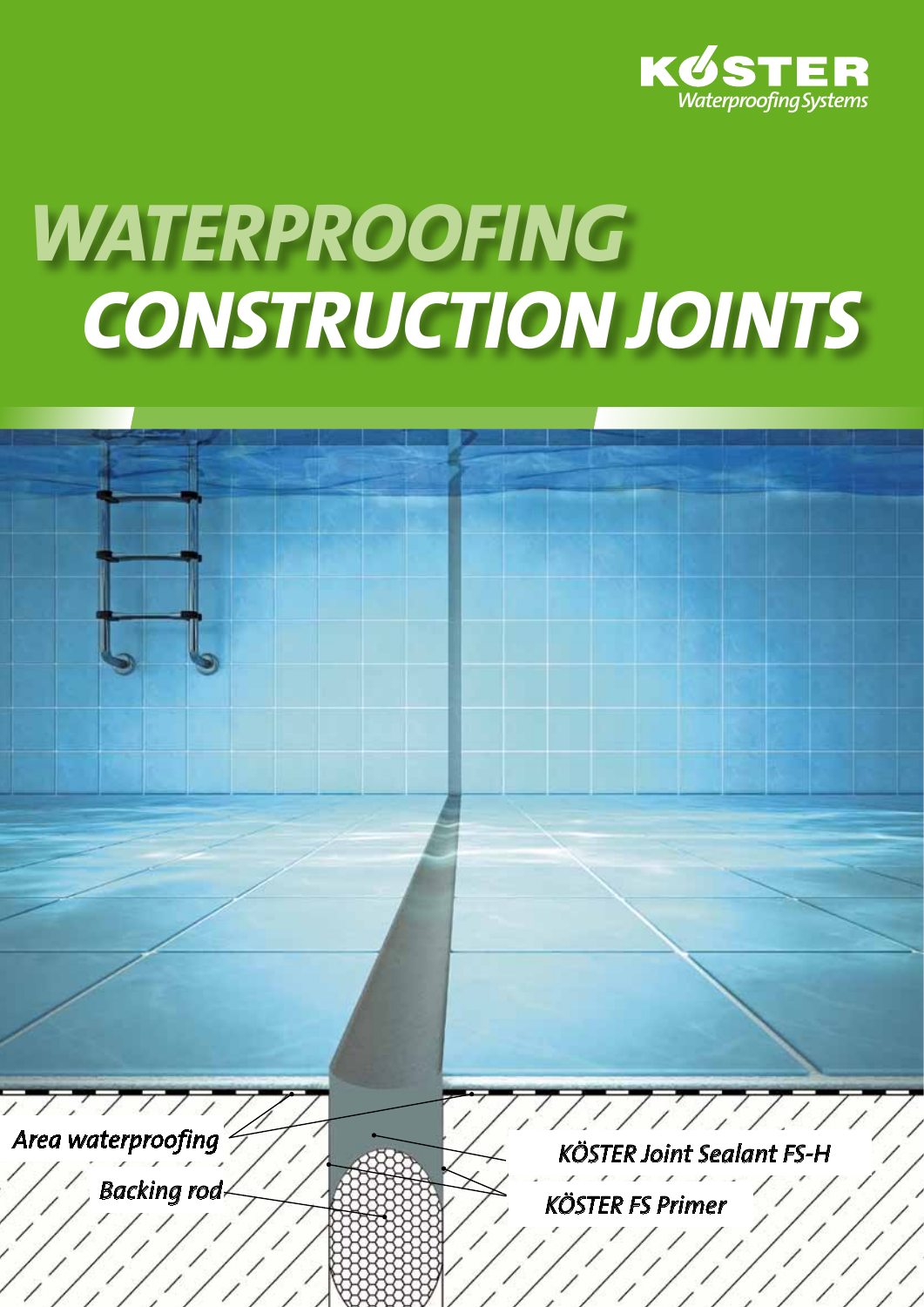#### *Basics*

| Connective, loadable and resilient: Joints in building construction |   |  |  |
|---------------------------------------------------------------------|---|--|--|
| Joint types                                                         |   |  |  |
| Joint waterproofing                                                 | 4 |  |  |
| Important properties of waterproofing materials                     |   |  |  |
| KÖSTER Joint waterproofing solutions in practice                    |   |  |  |
| Substrate preparation                                               |   |  |  |

#### *Application*



#### *Good to know*

| Case study: Secure waterproofing against pressurized water | 12 |
|------------------------------------------------------------|----|
| Reliable waterproofing for pipe and cable penetrations     | 14 |

#### *Contents*

*The information contained in this brochure are non-binding and do not release the applicator from his responsibility for the correct application under consideration of the specific conditions of the construction site and for the final results of the construction process. The valid standards for testing and installation, acknowledged rules of technology as well as our technical guidelines have to be adhered to at all times.*

#### *Special waterproofing applications*



*Joint waterproofing with KÖSTER Joint Sealant FS 6*



*Joint waterproofing with KÖSTER Joint Tape 7*

*Joint waterproofing with KÖSTER Special Joint Tape 9*

*There are different types of joint specifications depending on the exposure and the field of application. Generally there are joints for absorbing movement and connection joints. With* 



*"joints for absorbing movement" Moving joint, waterproofed with KÖSTER Joint Sealant FS we mean dilation joints, expansion joints, settlement joints, dummy joints, pressed joints, and contraction joints, (see the table on page 4). These joints are necessary to avoid damage to the construction in the form of deformation and cracking due to differences in the expansion characteristics of the different construction materials in adjacent building elements.*



| Joint waterproofing and chemical attack             | 77 |
|-----------------------------------------------------|----|
| Retroactive joint waterproofing with KÖSTER PUR Gel |    |
| Curtain injection with KÖSTER PUR Gel               | 11 |
|                                                     |    |

# *Connective, loadable and resilient: Joints in building construction*



*Joints connect building parts and elements that are made from different materials, enable movement and settling of the construction, and contribute to the acoustic insulation of a building. Construction joints are found in new construction, in precast construction and existing buildings. Joints must be properly planned and installed with respect to thermal transmission and air tightness so that they do not become a weak point in the building.* 

# *Joint types*

*Connection joints are joints between two different types of materials as in the case of between windows and doors and masonry, and sanitary joints that are constantly exposed to water. Movement also occurs due to the different swelling, expansion, and contraction characteristics of a construction material.* 

*Connection joints between similar or different materials require a dependable and resilient waterproofing that can withstand movements in the structural member as well as heavy operational demands.*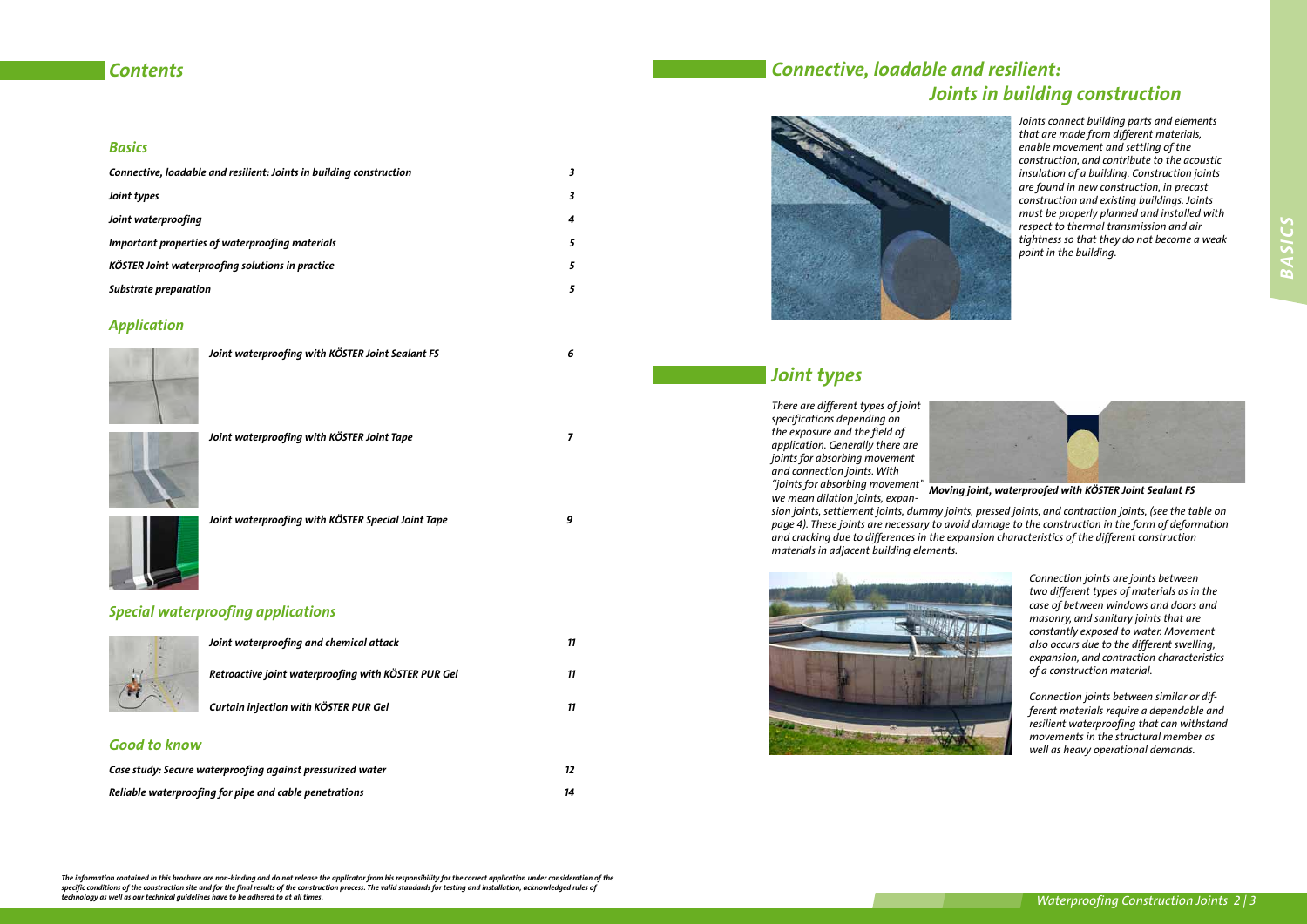| <b>Joint type</b>             |                  |                        | <b>Depiction</b> | <b>Function</b>                                                                                                   | <b>Waterproofing solution</b>                                                                                                    |
|-------------------------------|------------------|------------------------|------------------|-------------------------------------------------------------------------------------------------------------------|----------------------------------------------------------------------------------------------------------------------------------|
| Cold Joint                    |                  |                        |                  | boundary between con-<br>creting steps, for example<br>the wall / floor joint                                     | <b>KÖSTER Special Joint Tape</b><br>KÖSTER Deuxan®2C                                                                             |
|                               |                  | Movement joint         |                  | reciprocal movement<br>possibilities for separate<br>construction members in<br>different directions              | <b>KÖSTER Joint Sealant FS</b><br><b>KÖSTER Joint Tape</b><br><b>KÖSTER PU Joint Sealant</b><br><b>KÖSTER Special Joint Tape</b> |
|                               | Running joints   | <b>Expansion joint</b> |                  | Movement in the<br>perpendicular to the<br>joint flanks                                                           | <b>KÖSTER Joint Sealant FS-H</b><br><b>KÖSTER PU Joint Sealant</b><br><b>KÖSTER Joint Tape</b>                                   |
|                               |                  | Settlement<br>Joint    |                  | Movement parallel to the<br>joint flanks                                                                          | <b>KÖSTER Joint Tape</b><br><b>KÖSTER FS Joint Sealant</b>                                                                       |
| Joints for absorbing movement |                  | Dummy joint            |                  | <b>Predetermined breaking</b><br>point                                                                            | <b>KÖSTER Joint Sealant FS</b><br><b>KÖSTER PU Joint Sealant</b>                                                                 |
|                               | Specialty joints | Pressed joint          |                  | transfer of pressure,<br>transverse displacement<br>can be avoided with an<br>interlocking geometry               | A special construction is<br>necessary                                                                                           |
|                               |                  | Contraction<br>joint   |                  | reduction of building<br>element movement (i.e.<br>contraction during curing<br>or settlement of the<br>building) | After curing of the concrete<br>with KÖSTER Repair Mortar                                                                        |

#### *Joint Waterproofing*

*The success of a joint waterproofing not only depends on the external circumstances, but starts at the planning phase of the construction project. The choice of a proper jointing material is decisive for its durability and life cycle expectancy. Another key factor for a durable waterproofing of a joint is the surface preparation. The adhesion of the material to the joint flanks is of equal importance.*



*Pourable sealing compounds, joint materials in paste form, joint tapes, and injection systems (including injection hoses) are essentially the materials available for successfully waterproofing moving joints.*

# *Important properties of waterproofing materials*

*Sealing compounds for joint waterproofing are distinguished by their mechanical properties and according to their type of deformability (plastic or elastic).*



# *KÖSTER Joint waterproofing solutions in practice*

*Movement joints must be waterproofed durably, elastically, form stable, and UV resistant. A joint waterproofing must allow for movement in the construction without causing damage to the construction itself. Movement joints up to a width of 35 mm can be waterproofed with KÖSTER Joint Sealant FS. For wider joints such as expansion and dilation joints KÖSTER Joint Tapes are used.*

*All substrates must be prepared before the application of a waterproofing. The preparation of the substrate determines the quality of the system and should not be undervalued. As a general rule the substrate must be cleaned or removed down to a solid and stable base material, then leveled and primed. The substrate must be clean, solid, and dry, and free from adhesion inhibiting materials such as waxes, oils, and old coatings.*



#### *Substrate Preparation*

*With plastic waterproofing materials it is easy to create a bond to diverse substrates. Plastic sealing compounds can be used in closed joint designs such as in pipe penetrations (see page 14).* 

*Elastic sealing compounds move back into their original shape after being stressed due to their extensibility. Sealing compounds for expansion joints should always be made from elastic materials. The more movement a joint experiences, the higher quality the waterproofing material needs to be.* 

*Plastic sealing compounds deform permanently after being stressed and do not return to their original shape. They have the advantage that they create practically no tension on the joint flanks.* 





**Sandblasted surface** Cleaned joint flanks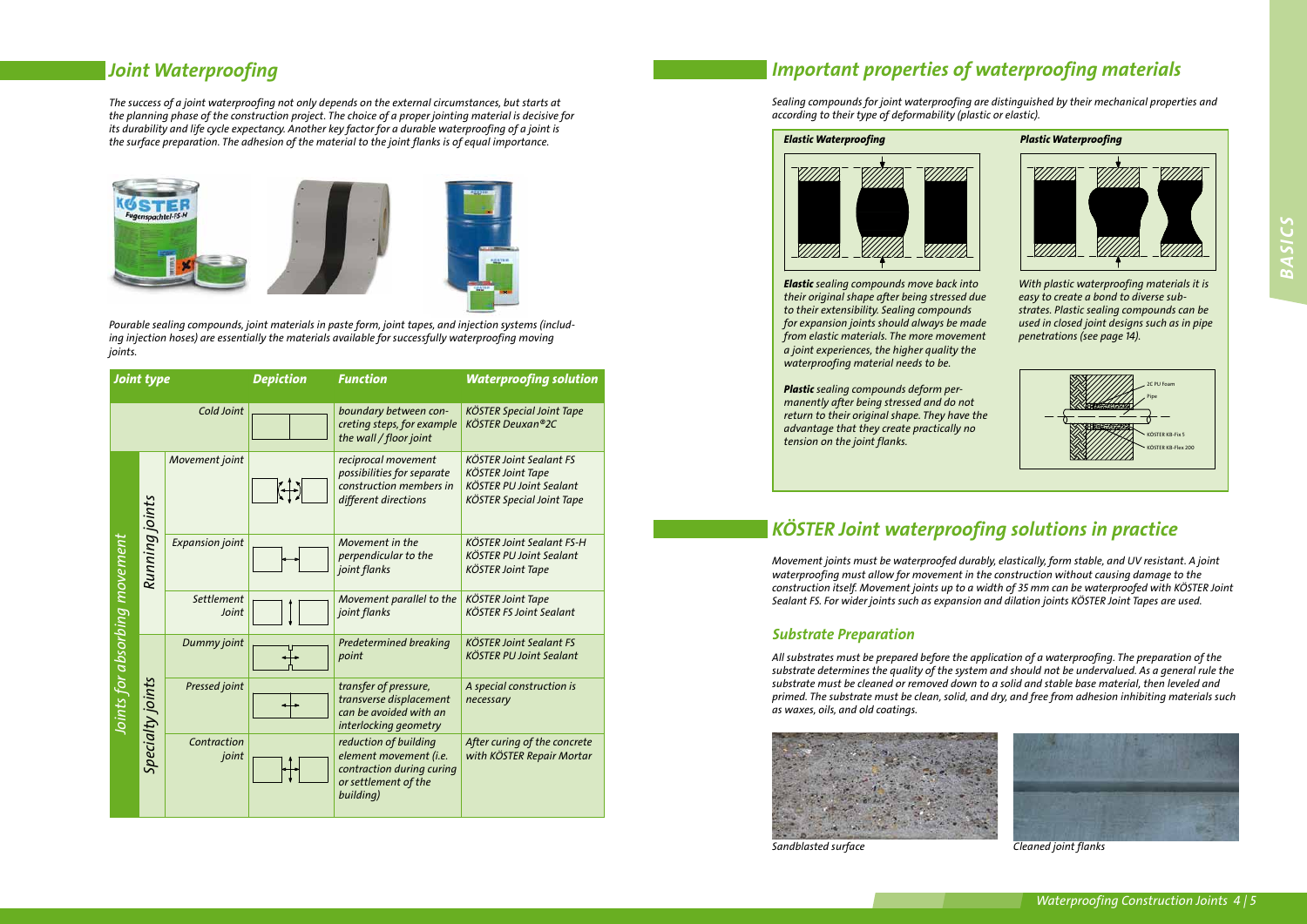# *Joint waterproofing with KÖSTER Joint Sealant FS*

*A commonly used method for waterproofing joints is to fill them with an elastic material. KÖSTER Joint Sealant FS-H is a self leveling, rubbery-elastic sealing compound with high chemical resistance and is therefore the ideal material to waterproof horizontal joints in heavy construction, in foundations, waste water treatment plants, garages, tunnels, etc. KÖSTER Joint Sealant FS-V has a putty-like consistency for vertical and horizontal joint waterproofing.* 



*The joint flanks are beveled before the application of the Joint Sealant. The bevel must be at least 10 mm wide and in a 45° angle.* 

#### *Application*



*To avoid damages to the Joint Sealant caused by movement in multiple directions, the Joint Sealant should only bond to two joint flanks. For this reason a backing is installed for example with quartz sand or a foam PE backing rod. This eliminates the possibility of adhesion to three flanks.*



*The sides of the joint are taped to achieve a clean and orderly application.* 



*The Joint Sealant should be installed so that the ratio of joint height: width corresponds to the norm requirement. A detailed table is provided in the Technical Guideline.*



*The joint is filled approximately 2 hours after applying the KÖSTER FS Primer.*

*The Joint Sealant is smoothed, for example with a spackle. The tape should be removed before the Joint Sealant has hardened.*



*KÖSTER Joint Sealant FS-H in its cured state.*

# *Joint waterproofing with KÖSTER Joint Tapes*



*Absorbent substrates must be primed with KÖSTER FS Primer twice. Non-absorbent substrates are primed once.* 

*KÖSTER Joint Tape is a thermoplastic tape for waterproofing expansion joints. It comes in widths of 20 cm (for 12 cm wide joints) and 30 cm (for up to 20 cm wide joints). KÖSTER Joint Tapes are UV stable; highly elastic and can resist extreme joint movements.*

*The Joint Tape System consists of the KÖSTER Joint Tape, KÖSTER KB-Pox® Adhesive, an epoxy based high performance adhesive.*

*Initially both sides of the joint are masked with tape.* 



*Application*





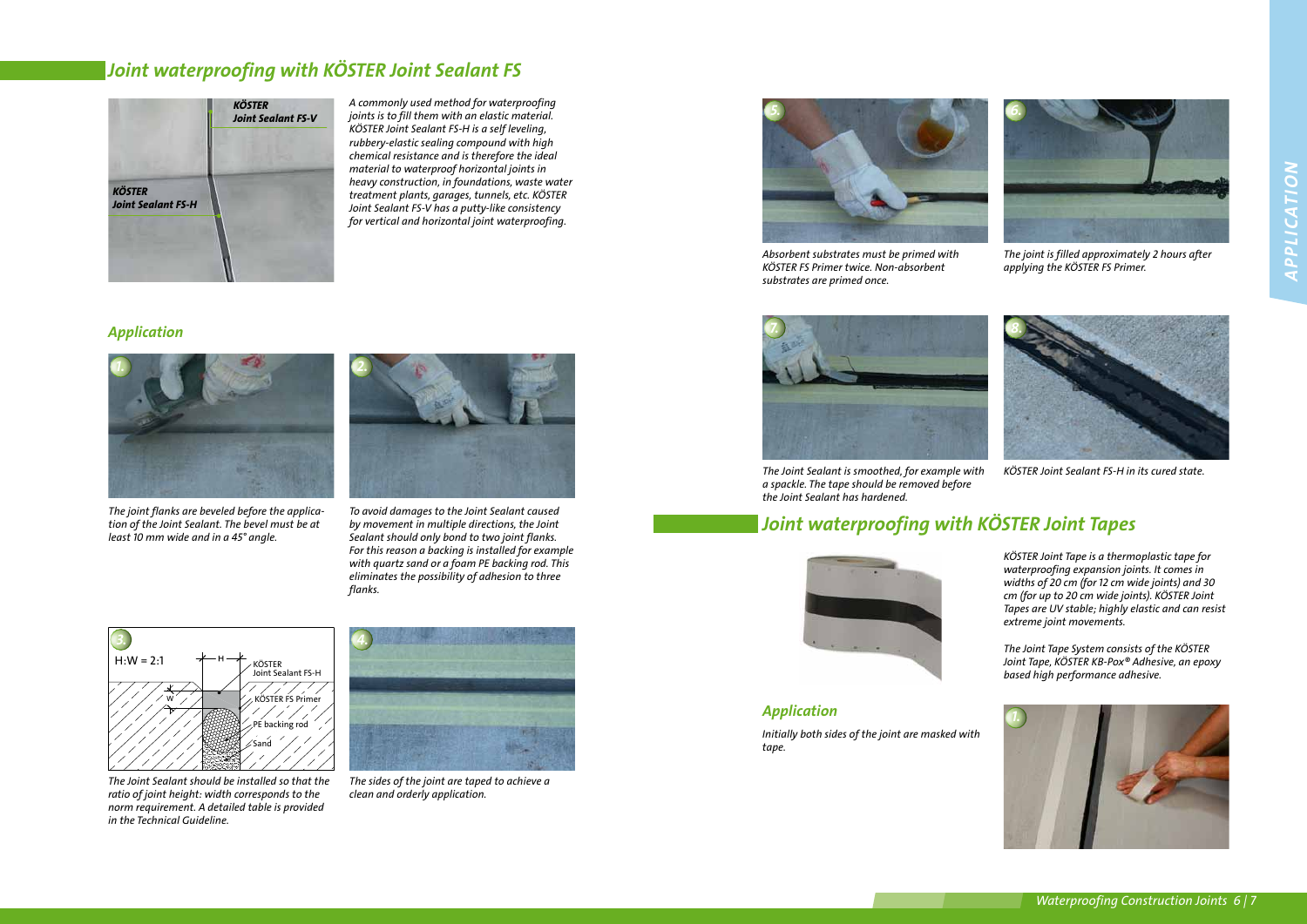

*The two components of the KÖSTER KB-Pox® Adhesive are mixed according to the Technical Guideline until a homogenous grey color is reached. The Adhesive is then spread onto both sides of the joint 2-3 mm thick.*



*KÖSTER Joint Tape 20 is embedded into the adhesive at least 4 cm on each side (the KÖSTER Joint Tape 30 at least 5 cm). The adhesive is applied 2 cm farther onto the substrate.* 



*The masking tape on both sides of the KÖSTER Joint Tape must be removed before the KÖSTER KB-Pox® Adhesive has begun to cure, so that a clean boundary results. The KÖSTER KB-Pox® Adhesive must cure for 24 hours.* 



*The KÖSTER Joint Tape is embedded into the fresh adhesive. Immediately thereafter the second layer of adhesive is applied.* 



*After the KÖSTER KB-Pox® Adhesive has cured for 24 hours the area waterproofing can be applied overlapping the KÖSTER Joint Tape.*



*For optical reasons the black tape in the center of the KÖSTER Joint Tape can be covered with KÖSTER KB-Pox® Adhesive and removed before the Adhesive begins to cure.* 

# *KÖSTER Special Joint Tape*

*KÖSTER Special Joint Tape is a cold self adhesive waterproofing tape for integration into the area waterproofing using KÖSTER polymer modified bitumen thick film sealants and KÖSTER KSK membranes.*

*Fields of application: waterproofing and permanent bridging of cold joints, movement joints, and expansion joints, (see "joints for absorbing movement"). KÖSTER Special Joint Tape is internally reinforced with a highly tear-resistant fiber mesh, withstands high stresses, and is laminated with a 5 cm wide aluminum strip which faces away from the building.*

#### *Application*

*The substrate is first primed, for example with KÖSTER KBE Liquid Film. After curing the KÖSTER Special Joint Tape is applied. KÖSTER Special Joint Tape is cold applied, self adhesive and is simple to use.*

*An area waterproofing such as KÖSTER Deuxan® 2C is easily overlapped onto the KÖSTER Special Joint Tape.*

*Not only polymer modified bitumen thick film sealants, but also cold applied, self adhesive KÖSTER KSK Membranes are suitable for combining with KÖSTER Special Joint Tape for a reliable waterproofing.*







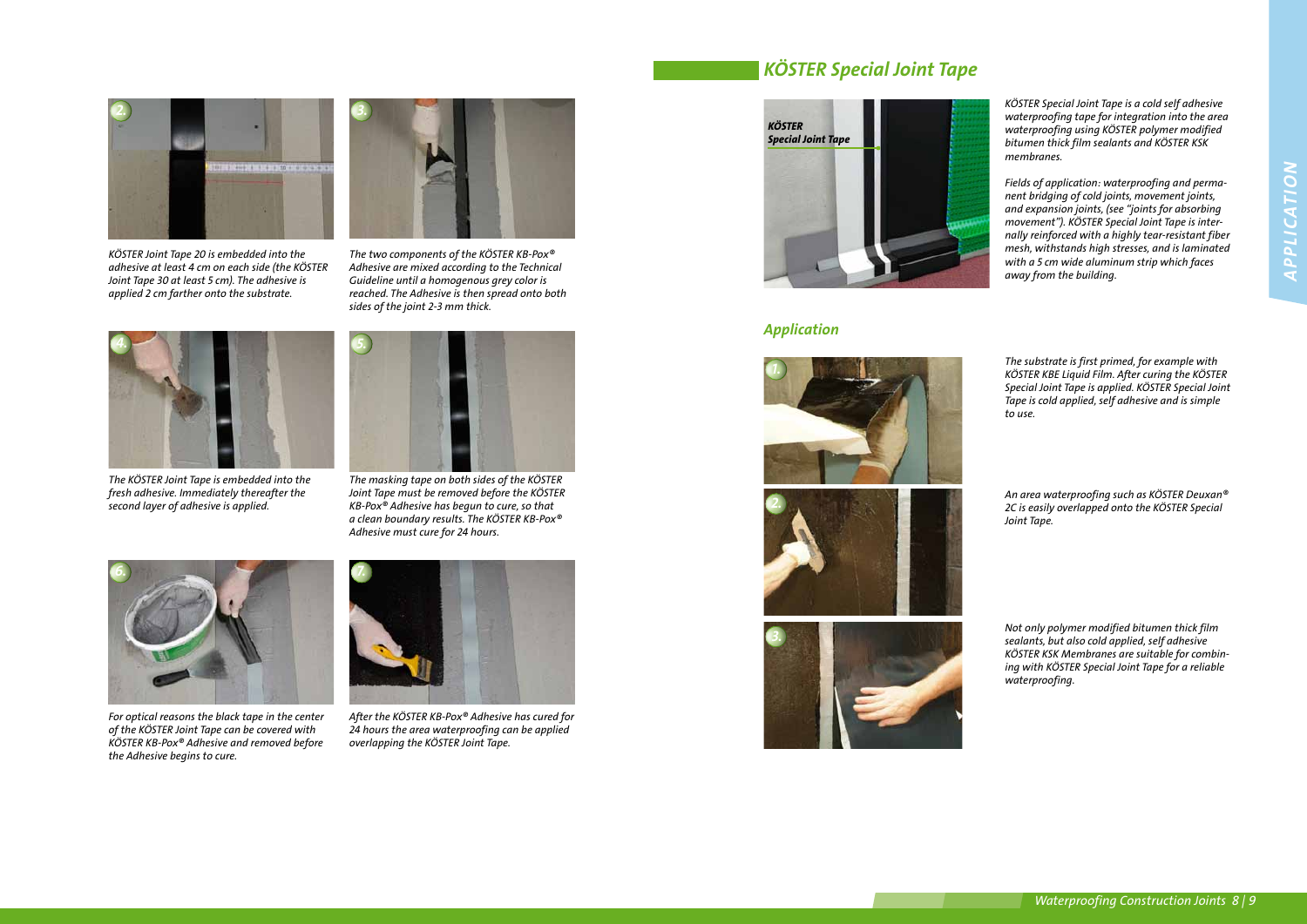*Waterproofing joints that are moist or even have water flowing through them are a special challenge, as many waterproofing sealants will not bond to wet or even moist substrates.* 

*KÖSTER PUR Gel is injected by pressure into the joint, often allowing existing materials to be left in place. KÖSTER PUR Gel reacts with the water in the joint to form an elastic, waterproof compound. Even flowing water can be stopped with this method.*



#### *Curtain injection with KÖSTER PUR Gel*



# KÖST *Injection systems*

*Request*  information

*A further field of application for KÖSTER PUR Gel is the post construction waterproofing of building elements in contact with soil. This method is used where it is impossible to excavate the outside basement walls, for example in cases where the surrounding property is built upon, or close to busy streets. Also in many historical buildings or buildings with special architectural characteristics it is not possible to install a negative side waterproofing due to aesthetic concerns. In such cases a curtain injection is an effective alternative technique.*

*• waterproofing of active leakages*

*• structural repair* 

*• filling of voids*

HOSTAN CHANNEL

# *Special waterproofing applications*

# *Retroactive joint waterproofing with KÖSTER PUR Gel*



#### *Joint waterproofing and chemical attack*

*Joints that are exposed to acid and alkali attack require an especially durable waterproofing sealant. KÖSTER PU Joint Sealant is a permanently elastic, polyurethane based joint sealant* 



*WaterproofingSystems*

*and is used for waterproofing horizontal joints, dummy joints, and grouting pockets in prefab construction.*

*KÖSTER PU Joint Sealant is chemically stable when hardened and highly resistant to organic and inorganic acids, alkalis, and will not rot.*

*The self leveling material is installed by pouring without a primer and expands slightly while curing, pressing itself up against the joint flanks.*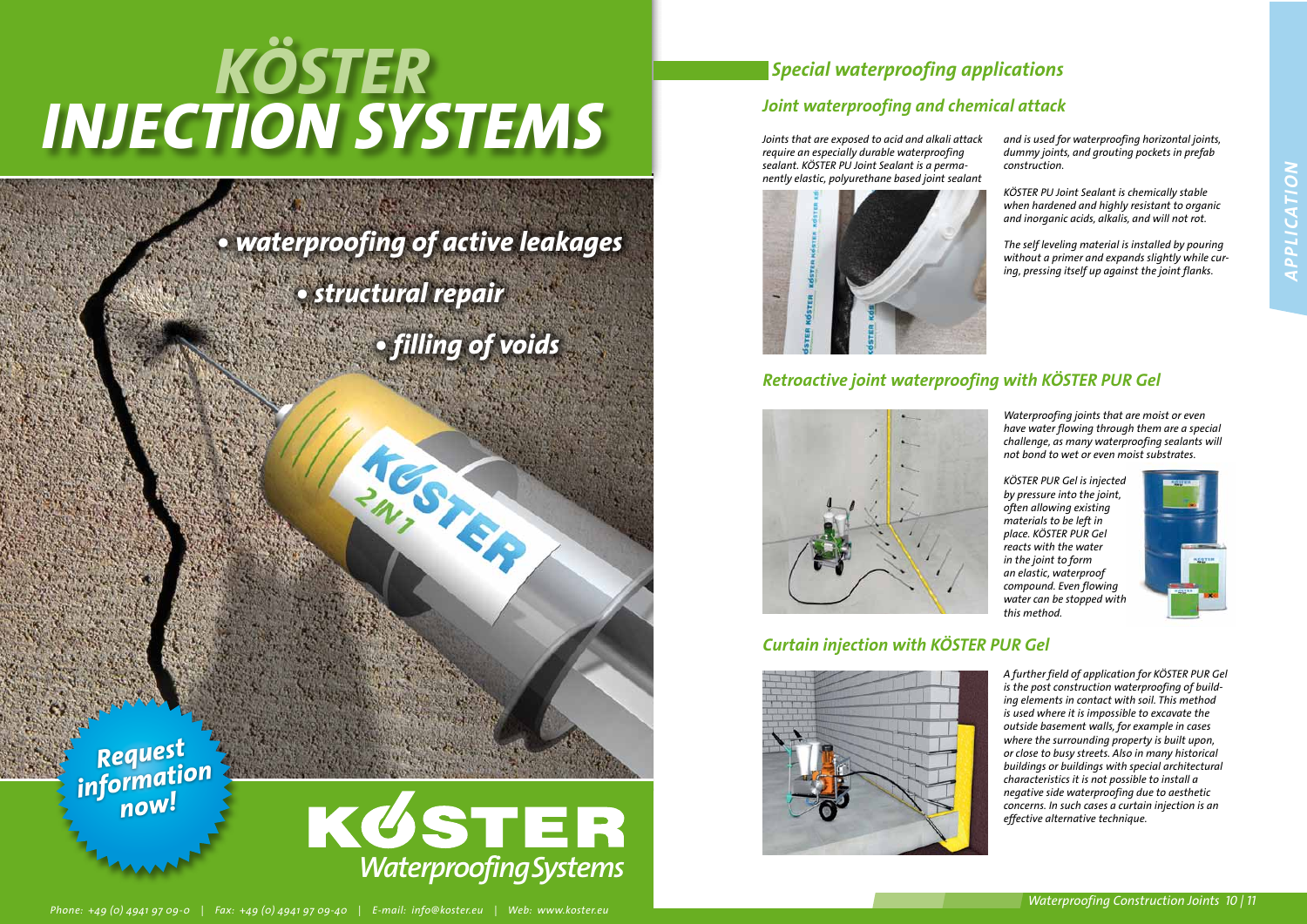

*The surface is cleaned down to a solid and stable base material. The substrate must be clean, solid, and free from adhesion inhibiting materials.*

*Waterproofing Construction Joints 12 | 13*

### *Case study: Secure waterproofing against pressurized water*

*The following case study shows step by step how a reliable joint waterproofing is carried out using KÖSTER Systems. It shows a swimming pool used in the muscular rehabilitation for race horses at the Veli Efendi Racetrack in Istanbul, Turkey. The expansion joints were waterproofed using KÖSTER Joint Tapes and KÖSTER FS Joint Sealants. The area waterproofing was completed with the mineral based, crystallizing waterproofing slurry KÖSTER NB 1 Grey.* 



*The debris and remnants of the concreting work are removed.*

*The area waterproofing is done with KÖSTER NB 1 Grey.*

*KÖSTER NB 1 Grey is a mineral based waterproofing against ground moisture, non-pressurized and pressurized water. KÖSTER NB 1 Grey is resistant to positive and negative side water pressure.* 



*To give the KÖSTER Joint Tape more tolerance, it is pressed slightly into the joint.*



*The joints also have to be implemented in the tiles.*

*The horizontal joints are waterproofed with KÖSTER Joint Sealant FS-H. The vertical joints were waterproofed with the putty-like KÖSTER Joint Sealant FS-V.*



*The tiles are applied on top of the waterproofing with common tile adhesive.* 

*KÖSTER FS Joint Sealants have a high chemical and mechanical resistance and high resiliency.*







*Connections are made with a hot air welding gun; seams should overlap at least 2 cm.*



*The KÖSTER joint and area waterproofing system has proved itself for years at the Veli Efendi Racetrack and still reliably serves the basin as an unfailing waterproofing.*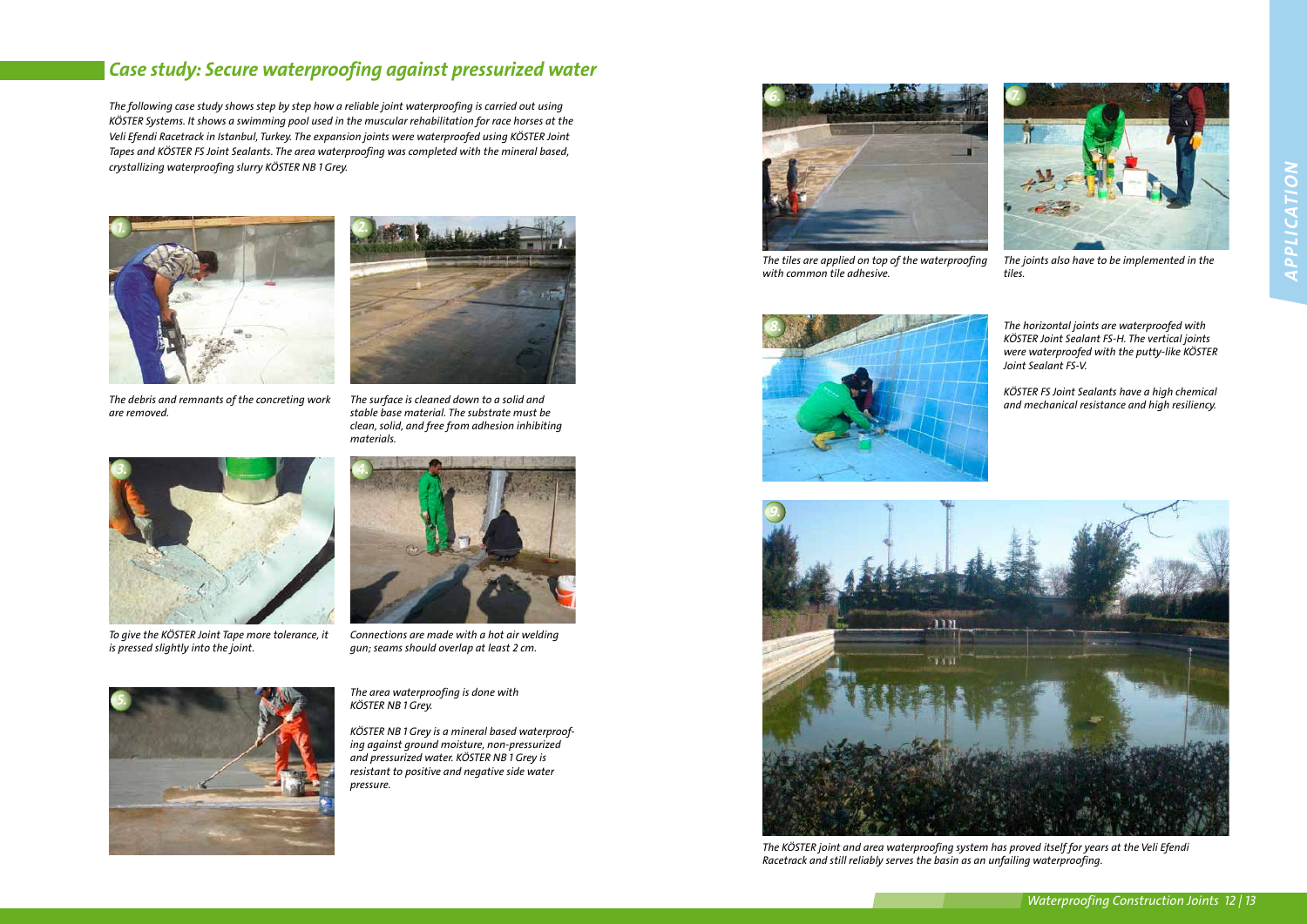#### *Waterproofing Construction Joints 14 | 15*

### *Reliable waterproofing for pipe and cable penetrations*

*While a wall or area waterproofing can be relatively straightforward in its execution, waterproofing pipe and cable penetrations can be challenging. The main problems are movements in the cables and pipes and the fact that the penetrations are often composed of many different types of materials such as plastics, metal, and concrete. The waterproofing must therefore be plastically (not elastically) deformable so that movements can be absorbed and yet the material retains its adhesion to a wide range of materials. KÖSTER KB-Flex 200 offers all of these properties and can even be used under flowing and pressurized water.*





*The pipe penetration is now permanently waterproofed.*



*The material is pressed into place between the cable and the wall with the KÖSTER Special Caulking Gun, immediately and permanently stopping the water flow.*

#### *All advantages at a glance:*



*To protect the waterproofing the area is smoothed and protected with KÖSTER KB-Fix 5.*



*KÖSTER KB-Flex 200 can even be used under flowing and pressurized water.*

- Adhesion to various materials, such as plastic, ceramic, masonry, concrete,  *wood, metal, and glass.*
- Excellent adhesion to dry and wet substrates
- Permanently plastic waterproofing sealant: it never dries out
- Simple application directly from the cartridge
- One component product, no mixing is necessary







*KÖSTER BAUCHEMIE AG develops, produces, and supplies a comprehensive range of special construction materials in the areas of water-proofing and concrete repair. Founded in 1982 in Germany, the KÖSTER Group consists meanwhile of 24 companies which are represented in more than 50 countries. It is our policy to offer construction materials of the highest quality, durability and general performance.* 

- *7 Bathroom and wet room waterproofing*
- *8 Mould control*
- *9 Floor coatings*
- *10 Façade protection*
- *11 Balcony and terrace waterproofing*
- *12 Roof waterproofing*
- *13 Water tank and reservoir waterproofing*